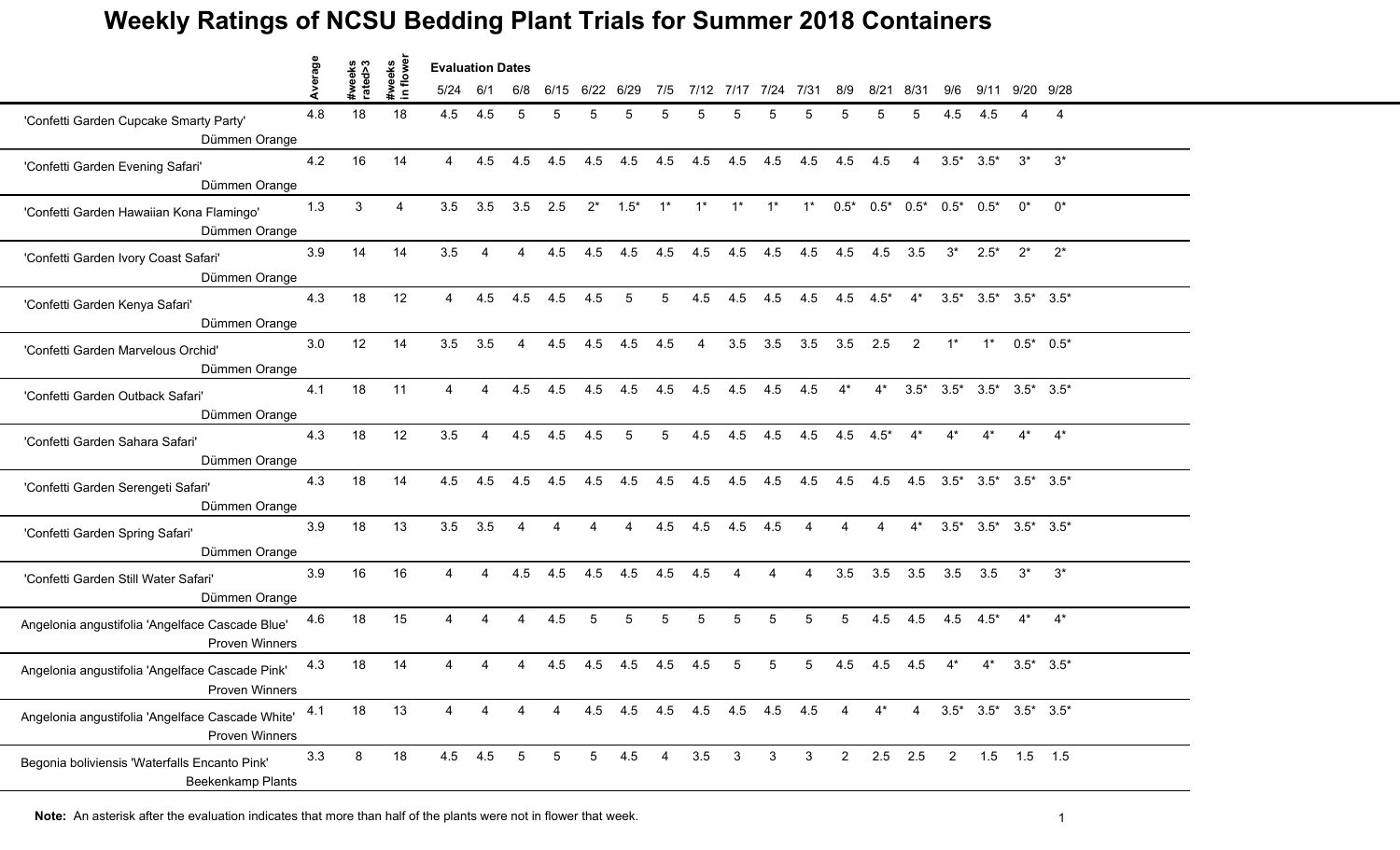|                                                                            | Average |                   |                    | <b>Evaluation Dates</b> |                        |                |                        |                |                |                |                |                |                     |                |                |                |                |                |                |                                                              |                |  |
|----------------------------------------------------------------------------|---------|-------------------|--------------------|-------------------------|------------------------|----------------|------------------------|----------------|----------------|----------------|----------------|----------------|---------------------|----------------|----------------|----------------|----------------|----------------|----------------|--------------------------------------------------------------|----------------|--|
|                                                                            |         | #weeks<br>rated>3 | #weeks<br>in flowe | 5/24                    | 6/1                    | 6/8            |                        | 6/15 6/22 6/29 |                | 7/5            |                |                | 7/12 7/17 7/24 7/31 |                | 8/9            | 8/21           | 8/31           | 9/6            |                | 9/11 9/20 9/28                                               |                |  |
| Begonia boliviensis 'Waterfalls Encanto White'<br><b>Beekenkamp Plants</b> | 2.2     | $\overline{7}$    | 11                 | 4                       | 4.5                    | 4.5            | 4.5                    |                |                | 3.5            | 3              | 2.5            | 2                   | 1.5            |                | $0^*$          | n*             | n*             | $^{\circ}$     | ሰ*                                                           | $0^*$          |  |
| Begonia elatior 'BEEL 0958'<br><b>Beekenkamp Plants</b>                    | 4.3     | 18                | 18                 | 3.5                     | 3.5                    | 3.5            | $\overline{4}$         | $\overline{4}$ | 4.5            | 4.5            | 4.5            | 4.5            | 4.5                 | 4.5            | 4.5            | 4.5            | 4.5            | 4.5            | 4.5            | 4.5 4.5                                                      |                |  |
| Begonia elatior 'BEEL 3635'<br>Beekenkamp Plants                           | 4.1     | 18                | 18                 | $\overline{4}$          | $\overline{A}$         | 4.5            | 4.5                    | 4.5            | 4.5            | 4.5 4.5        |                | 4.5            | $\overline{4}$      | $\overline{4}$ | $\overline{4}$ | $\overline{4}$ | $\overline{4}$ | $\overline{4}$ | 3.5            |                                                              | $3.5$ $3.5$    |  |
| Begonia elatior 'Carmen Red'<br>Beekenkamp Plants                          | 3.8     | 15                | 13                 | 3.5                     | 3.5                    | 3.5            | $\overline{4}$         | 4              | 4              | $\overline{4}$ | $\overline{4}$ | 4.5            | 4.5                 | 4.5            | 4              | 4              | $4^*$          | $3.5*$         | $3^*$          | $3^*$                                                        | $3^*$          |  |
| Begonia elatior 'Chloe Coral Pink'<br>Beekenkamp Plants                    | 4.3     | 18                | 18                 | 4                       | 4.5                    | 4.5            | 4.5                    | 4.5            | 4.5            | 4.5            | 4.5            | 4.5            | 4.5                 | 4.5            | 4.5            |                |                | 4.5            |                |                                                              | $\overline{4}$ |  |
| Begonia elatior 'Evi Bright Pink'<br>Beekenkamp Plants                     | 4.1     | 18                | 18                 | $\overline{4}$          | $\boldsymbol{\Lambda}$ | 4              | $\overline{4}$         | $\overline{A}$ | $\overline{4}$ | $\overline{4}$ | $\overline{4}$ | $\overline{4}$ | 4.5                 | 4.5            | 4.5            | 4.5            | 4.5            | 4.5            | $\overline{4}$ | 3.5                                                          | 3.5            |  |
| Begonia elatior 'Frivola Pink'<br>Beekenkamp Plants                        | 4.3     | 18                | 18                 | $\overline{4}$          | 4                      | $\overline{4}$ | 4.5                    | 4.5            | 4.5            | 4.5            | 4.5            | 4.5            | 4.5                 | 4.5            | 4.5            | 4.5            | 4.5            | $\overline{4}$ | $\overline{4}$ |                                                              | $\overline{4}$ |  |
| Begonia elatior 'Solenia Apricot'<br>Beekenkamp Plants                     | 4.1     | 18                | 18                 | 3.5                     | $\overline{4}$         | 4              | $\overline{4}$         | $\overline{4}$ | 4.5            | 4.5            | 4.5            | 4.5            | 4.5                 | 4.5            | 4.5            | 4.5            | 4.5            | $\overline{4}$ | 3.5            |                                                              | $3.5$ $3.5$    |  |
| Begonia elatior 'Solenia Dark Pink'<br><b>Beekenkamp Plants</b>            | 3.6     | 12                | 13                 | $\overline{4}$          | 4.5                    | 4.5            | $\boldsymbol{\Lambda}$ | 4.5            | 4.5            |                |                |                |                     |                |                | 3              | $3^*$          | $3^*$          | $2.5*$         | $2^*$                                                        | $2^*$          |  |
| Begonia elatior 'Solenia Scarlet'<br>Beekenkamp Plants                     | 4.4     | 18                | 18                 | 4.5                     | 4.5                    | 5              | 4.5                    | 4.5            | 4.5            | 4.5            | 4.5            | 4.5            | 4.5                 | 4.5            | 4.5            | 4.5            | 4.5            | $\overline{4}$ | $\overline{4}$ | 3.5                                                          | 3.5            |  |
| Begonia elatior 'Solenia Yellow'<br>Beekenkamp Plants                      | 4.4     | 18                | 18                 | $\overline{4}$          | 4.5                    | 4.5            | 4.5                    | 4.5            | 4.5            | 4.5            | 4.5            | 4.5            | 4.5                 | 4.5            | 4.5            | 4.5            |                | $4.5$ $4.5$    | $\overline{4}$ | $\overline{4}$                                               | $\overline{4}$ |  |
| Begonia elatior 'Vermillion Red'<br>Beekenkamp Plants                      | 3.8     | 12                | 18                 | 5                       | 5                      | $5^{\circ}$    | 4.5                    | 4.5            | 4.5            | $\overline{4}$ | $\overline{4}$ | $\overline{4}$ | $\overline{4}$      | $\overline{4}$ | 3.5            | $\mathbf{3}$   | 3              | 3              | 3              | $\overline{2}$                                               | 2              |  |
| Calibrachoa 'Bloomtastic Fuchsia'<br>Dümmen Orange                         | 2.4     | $\overline{2}$    | 10                 | 3                       | 3.5                    | 3              | 3                      | 3              | $3^*$          | 3              | 3              | $3^*$          | 3                   | 3.5            | $3^*$          | $1.5*$         | $1.5 \t1.5^*$  |                | $1^*$          |                                                              | $0.5^*$ 0.5*   |  |
| Calibrachoa 'Bloomtastic Pink Flare'<br>Dümmen Orange                      | 2.7     | 10                | 13                 | 3                       | 3                      |                |                        |                |                |                |                |                |                     |                |                |                |                |                | $1^*$          | $0^*$                                                        | $0^*$          |  |
| Calibrachoa 'Bloomtastic Rose Quartz'<br>Dümmen Orange                     | 2.8     | $\overline{2}$    | 11                 | $3.5\quad 3.5$          |                        | 3 <sup>7</sup> | $\mathbf{3}$           | 3              | 3              | 3              | 3              | 3 <sup>1</sup> | $3^*$               | $3^*$          | $3^*$          | 3 <sup>3</sup> |                |                |                | 2.5 $2.5^*$ 2 <sup>*</sup> 1.5 <sup>*</sup> 1.5 <sup>*</sup> |                |  |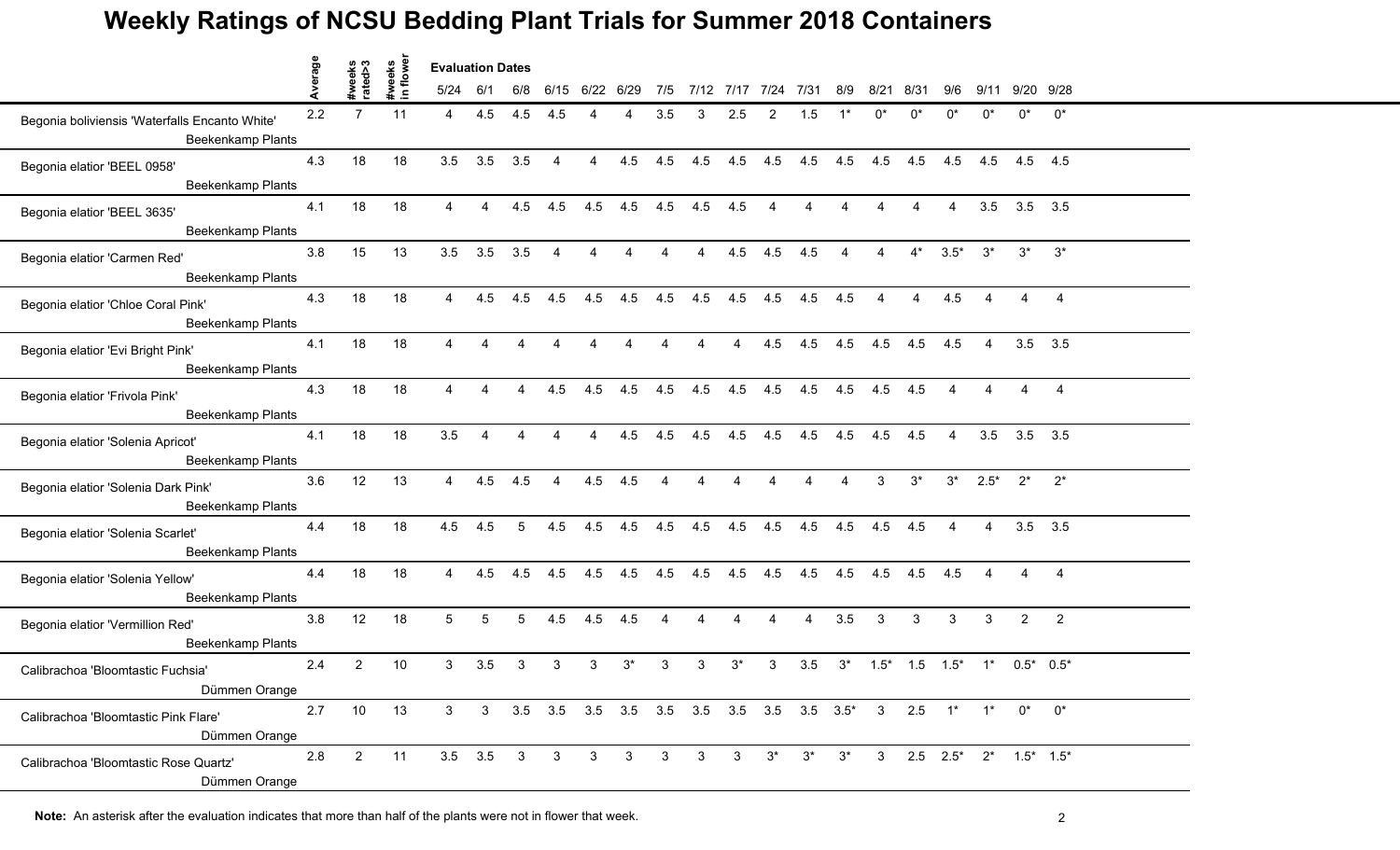|                                                                        | Average |                   | weeks          | <b>Evaluation Dates</b> |                |                        |                |                           |                |                        |                |                |                                                              |              |                     |                |                       |                |            |                                               |            |  |
|------------------------------------------------------------------------|---------|-------------------|----------------|-------------------------|----------------|------------------------|----------------|---------------------------|----------------|------------------------|----------------|----------------|--------------------------------------------------------------|--------------|---------------------|----------------|-----------------------|----------------|------------|-----------------------------------------------|------------|--|
|                                                                        |         | #weeks<br>rated>3 |                | 5/24                    | -6/1           | 6/8                    | 6/15           | 6/22 6/29                 |                | 7/5                    |                | 7/12 7/17 7/24 |                                                              | 7/31         | 8/9                 | 8/21           | 8/31                  | 9/6            | 9/11       | 9/20 9/28                                     |            |  |
| Calibrachoa 'Bloomtastic Serenity'<br>Dümmen Orange                    | 3.5     | 12                | 13             | 3.5                     | 4              | 4.5                    | 4.5            | 4.5                       | 4.5            | 4.5                    | 4.5            | 4.5            | 4.5                                                          |              | $3.5*$              | 2.5            | 2.5                   | $2^*$          | $2^*$      | $1.5^*$ $1.5^*$                               |            |  |
|                                                                        |         |                   |                |                         |                |                        |                |                           |                |                        |                |                |                                                              |              |                     |                |                       | $\overline{2}$ | 2          | $2^*$                                         | $2^*$      |  |
| Calibrachoa 'Kabloom Deep Pink'<br>PanAmerican Seed                    | 3.0     | 11                | 15             | 3.5                     | 4              | 3.5                    | 3.5            | 3.5                       | 3.5            | 3.5                    | 3.5            | 3.5            | 3.5                                                          |              | $3.5$ $2.5^*$       | 2              | 2                     |                |            |                                               |            |  |
| Calibrachoa 'Kabloom Denim'                                            | 2.8     | $\overline{7}$    | 16             | 3.5                     | 3.5            | 3.5                    | 3.5            | 3.5                       | 3.5            | 3.5                    | 3              | 2.5            | 2.5                                                          |              | $2.5$ $2.5^*$ $2.5$ |                | 2.5                   | 2              | $2^*$      | $1.5$ 1.5                                     |            |  |
| PanAmerican Seed                                                       |         |                   |                |                         |                |                        |                |                           |                |                        |                |                |                                                              |              |                     |                |                       |                |            |                                               |            |  |
| Calibrachoa 'Kabloom White'<br>PanAmerican Seed                        | 2.2     | $\mathbf{0}$      | 11             | 3                       | 3              | 3                      | 3              | $\overline{2}$            | 2              | $2^*$                  | $2^*$          | 2              | 2.5                                                          | 2.5          | $2^*$               | $2^*$          |                       |                |            | $2$ $1.5^*$ $1.5^*$ $1.5$ $1.5^*$             |            |  |
| Calibrachoa 'Kabloom Yellow'                                           | 1.8     | Δ                 | 8              | $3.5*$                  | 3.5            | 3.5                    | 3.5            | 3                         | 3              | 2.5                    | 2.5            | $\mathcal{P}$  | $2^*$                                                        | $2^*$        | $1.5*$              | n*             | በ*                    | $^{\circ}$     | $^{\circ}$ | ሰ*                                            | $0^*$      |  |
| PanAmerican Seed                                                       |         |                   |                |                         |                |                        |                |                           |                |                        |                |                |                                                              |              |                     |                |                       |                |            |                                               |            |  |
| Calibrachoa 'MiniFamous Uno Blue'<br>Selecta                           | 0.7     | $\mathbf{3}$      | 3              | $\overline{4}$          | $\Delta$       | $\boldsymbol{\Lambda}$ | $0^*$          | $0^*$                     | $0^*$          | $0^*$                  | $0^*$          | $0^*$          | $0^*$                                                        | $0^*$        | $0^*$               | $0^*$          | $0^*$                 | $0^*$          | $0^*$      | $0^*$                                         | $0^*$      |  |
| Calibrachoa 'MiniFamous Uno Orange'                                    | 2.6     | $\overline{7}$    | 13             | $\overline{4}$          | 4.5            | 4                      | 4              | 4                         | 3.5            | 3.5                    | $\mathbf{3}$   | 3              | 3                                                            | 3            | 3 <sup>3</sup>      | $1.5*$         | $1.5$ $0.5^*$ $0.5^*$ |                |            | $0^*$                                         | $0^*$      |  |
| Selecta                                                                |         |                   |                |                         |                |                        |                |                           |                |                        |                |                |                                                              |              |                     |                |                       |                |            |                                               |            |  |
| Calibrachoa 'MiniFamous Uno Pink'<br>Selecta                           | 1.8     | $\overline{7}$    | $\overline{7}$ | 3.5                     | $\overline{A}$ | 4.5                    | 4.5            | 4.5                       | Δ              | $\boldsymbol{\Lambda}$ | $2^*$          | $1^*$          | $0^*$                                                        | $0^*$        | $0^*$               | $0^*$          | $0^*$                 | $0^*$          | $0^*$      | $0^*$                                         | $0^{\ast}$ |  |
| Calibrachoa 'MiniFamous Uno Pink Strike'<br>Selecta                    | 2.3     | 8                 | 11             | 4                       | 4.5            | Δ                      |                | 3.5                       | 3              | 3                      | 3.5            | 3.5            | 3.5                                                          | 3            | $2^*$               | n*             | ሰ*                    | $^{\circ}$     | $^{\circ}$ | n*                                            | $0^*$      |  |
|                                                                        |         |                   |                |                         |                |                        |                |                           |                |                        |                |                |                                                              |              |                     |                |                       |                |            |                                               |            |  |
| Calibrachoa 'MiniFamous Uno Red'<br>Selecta                            | 2.9     | 8                 | 14             | $\overline{4}$          | 4.5            | 5                      | 4.5            | 4                         | 3.5            | 3.5                    | 3.5            | $\mathbf{3}$   | 3                                                            | 3            | $2^*$               | $\overline{2}$ | 2                     | 1.5            |            | $1.5^*$ 0.5* 0.5*                             |            |  |
| Calibrachoa 'MiniFamous Uno White'                                     | 2.9     | $\overline{7}$    | 12             | 4.5                     | 5              | 5                      |                | $\overline{A}$            | $\overline{4}$ | 3.5                    | $\mathbf{3}$   | 3              | 3                                                            | $\mathbf{3}$ | $2.5*$              |                |                       |                |            | $1.5^*$ $1.5$ $1.5^*$ $1.5^*$ $1^*$ $1^*$     |            |  |
| Selecta                                                                |         |                   |                |                         |                |                        |                |                           |                |                        |                |                |                                                              |              |                     |                |                       |                |            |                                               |            |  |
| Calibrachoa 'MiniFamous Uno Yellow'<br>Selecta                         | 2.6     | 9                 | 12             | 4.5                     | 4.5            | 4.5                    | 4              | 4                         | 3.5            | 3                      | 3              | 3.5            | 3.5                                                          | 3.5          | $3^*$               | $1.5*$         | 1.5                   | $0^*$          | $0^*$      | $0^*$                                         | $0^{\ast}$ |  |
| Calibrachoa 'Superbells Cardinal Star'<br>Proven Winners               | 2.0     | 5                 | 9              | 3.5                     | 3.5            | 3.5                    |                | 3.5                       | 3              | 3                      |                | 3              | $3^*$                                                        | $2^*$        | $0.5*$              |                |                       |                | n*         | በ*                                            | $0^*$      |  |
| Calibrachoa 'Superbells Double Chiffon'<br>Proven Winners              | 2.3     | 6                 | 10             | 3.5                     | 4              | 4                      | $\overline{4}$ |                           | $3.5\quad 3.5$ | $\mathbf{3}$           | 3 <sup>5</sup> |                | 3 $2.5^*$ 2.5 $1.5^*$ 1* $0.5^*$ 0.5* $0.5^*$ 0 <sup>*</sup> |              |                     |                |                       |                |            |                                               | $0^{\ast}$ |  |
| Calibrachoa 'Superbells Doublette Love Swept'<br><b>Proven Winners</b> | 2.6     | 6                 | 10             | 3                       |                |                        |                | 3.5 3.5 3.5 3.5 3.5 3.5 3 |                |                        |                |                | 3 $2.5^*$ $2^*$                                              |              | $2^*$               | $2^*$          |                       |                |            | $1.5$ $1.5^*$ $1.5^*$ $1.5^*$ $1.5^*$ $1.5^*$ |            |  |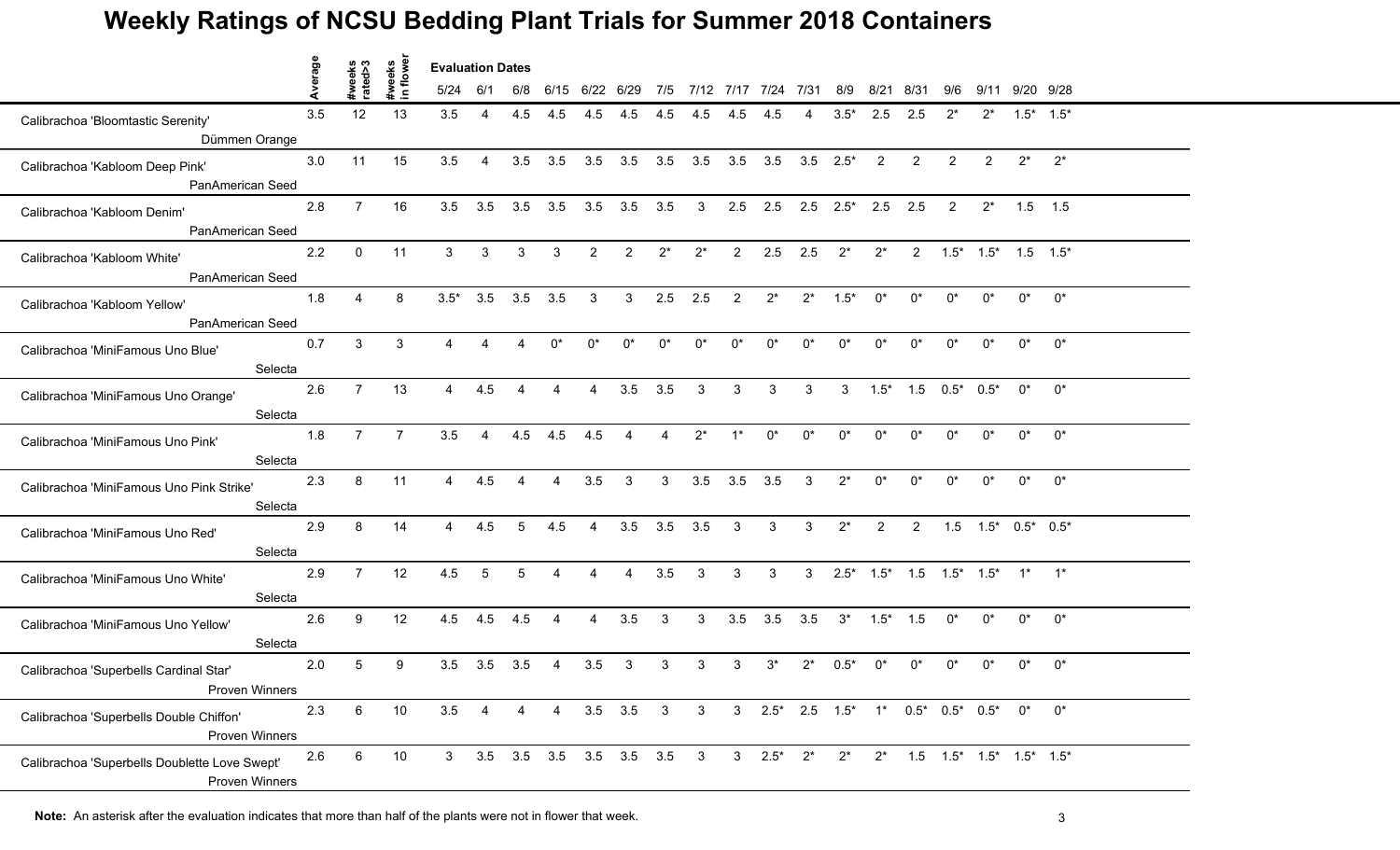|                                                                         | werage |                   | weeks<br>lowe | <b>Evaluation Dates</b> |             |                         |                                 |                        |                |       |                |                 |                 |                |                |                |                |                     |                |                           |                |  |
|-------------------------------------------------------------------------|--------|-------------------|---------------|-------------------------|-------------|-------------------------|---------------------------------|------------------------|----------------|-------|----------------|-----------------|-----------------|----------------|----------------|----------------|----------------|---------------------|----------------|---------------------------|----------------|--|
|                                                                         |        | #weeks<br>rated>3 |               | 5/24                    | 6/1         | 6/8                     | 6/15                            | 6/22                   | 6/29           | 7/5   | 7/12 7/17 7/24 |                 |                 | 7/31           | 8/9            | 8/21           | 8/31           | 9/6                 | 9/11           | 9/20 9/28                 |                |  |
| Calibrachoa 'Superbells Evening Star Improved'<br><b>Proven Winners</b> | 3.2    | 12                | 15            | 4                       | Δ           |                         |                                 |                        |                |       |                | 4.5             | 4.5             |                | $3.5*$         | 3              | 1.5            |                     |                | 1                         | $\overline{1}$ |  |
| Calibrachoa 'Superbells Tangerine Punch'<br><b>Proven Winners</b>       | 2.7    | $\overline{7}$    | 14            | 3.5                     | 4           | $\overline{4}$          | 3.5                             | 3.5                    | 3.5            | 3.5   | 3              | 3               | 3               | 3              | 2.5            | 2              |                | $2 \t1.5^* \t1.5^*$ |                | $1^*$ $1^*$               |                |  |
| Catharanthus roseus 'Tattoo Black Cherry'<br>PanAmerican Seed           | 4.3    | 18                | 18            | 3.5                     | 4           | 4                       | 4                               | 4                      | 4.5            | 4.5   | 4.5            | 4.5             | 4.5             | 4.5            | 4.5            | 4.5            | 4.5            | 4.5                 | 4.5            |                           | 4              |  |
| Catharanthus roseus 'Tattoo Papaya'<br>PanAmerican Seed                 | 4.0    | 18                | 18            | 3.5                     | 3.5         | 3.5                     | $\overline{4}$                  | $\overline{4}$         | 4.5            | 4.5   | 4.5            | 4.5             | 4.5             | 4.5            | 4.5            | 4              | 4              | 3.5                 | 3.5            | 3.5                       | 3.5            |  |
| Catharanthus roseus 'Tattoo Raspberry'<br>PanAmerican Seed              | 4.7    | 18                | 18            | 3.5                     |             |                         |                                 | 4.5                    |                | 5     |                | 5               |                 | 5              |                | 5              |                | 5                   |                | 4.5                       | 4.5            |  |
| Catharanthus roseus 'Tattoo Tangerine'<br>PanAmerican Seed              | 4.1    | 18                | 18            | 3.5                     | 3.5         | 3.5                     | 3.5                             | $\overline{4}$         | 4.5            | 4.5   | 4.5            | 4.5             | 4.5             | 4.5            | 4.5            | 4.5            | $\overline{4}$ | 3.5                 | $\overline{4}$ | 4                         | $\overline{4}$ |  |
| Dahlia 'Temptation Grapefruit'<br>Dümmen Orange                         | 0.1    | $\mathbf{0}$      | $\mathbf{0}$  | $2.5*$                  | $0^*$       | $0^*$                   | $0^*$                           | $0^*$                  | $0^*$          | $0^*$ | $^{\circ}$     | ሰ*              | $0^*$           | $0^*$          | $^{\circ}$     | $0^*$          | $0^*$          | $0^*$               | $0^*$          | 0*                        | $0^*$          |  |
| Fragaria 'Berried Treasure Pink'<br><b>Proven Winners</b>               | 3.5    | 12                | 12            | $\overline{4}$          | 4           | 4                       | $\overline{4}$                  | 4.5                    | 4.5            | 4.5   | 4.5            | 4.5             | 4.5             | 4.5            | $\overline{4}$ | $2.5^*$ 2.5*   |                | $2^*$               | $2^*$          |                           | $1^*$ $1^*$    |  |
| Fragaria 'Berried Treasure Red'<br><b>Proven Winners</b>                | 3.1    | 12                | 12            | 3.5                     | 3.5         |                         |                                 |                        |                | 3.5   | 3.5            | 3.5             | 3.5             | 3.5            | 3.5            | $3^*$          | $3^*$          | $2^*$               | $1.5*$         | $1.5^*$ $1.5^*$           |                |  |
| Impatiens hawkerii 'Magnun Lavender'<br>Dümmen Orange                   | 3.9    | 15                | 15            | $3.5^*$ $3.5^*$         |             | $4^*$                   | $\overline{4}$                  | $\boldsymbol{\Lambda}$ | $\overline{4}$ | 4.5   | 4.5            | 4.5             | 4.5             | 4.5            | 4.5            | $\overline{4}$ | $\overline{4}$ | 3.5                 | 3              | 3                         | 3              |  |
| Impatiens hawkerii 'Magnun Red Flame'<br>Dümmen Orange                  | 3.8    | 14                | 14            | $3.5*$                  | $4^*$       | $4^*$                   | $\overline{4}$                  | 4.5                    | 4.5            | 4.5   | 4.5            | 4.5             | 4.5             | 4.5            | $\overline{4}$ | $\overline{4}$ | 3.5            | 3                   | $2.5*$         | 2                         | $\overline{2}$ |  |
| Impatiens hawkerii 'Wild Romance Blush Pink'<br>Dümmen Orange           | 3.8    | 14                | 9             | $3.5*$                  | $4^*$       | $4^*$                   | 4.5                             | 4.5                    | $4.5*$         | $4^*$ | $4^*$          | $4^*$           | $4^*$           | 4              | 4.5            | $\overline{4}$ | 3.5            | $3^*$               | 2.5            | 2.5                       | 2.5            |  |
| Impatiens hawkerii 'Wild Romance Red 1826'<br>Dümmen Orange             | 3.3    | 12                | 15            |                         |             | $3.5^*$ $3.5^*$ $3.5^*$ | 3.5                             | 3.5                    | 3.5            |       |                |                 | 3.5             | 3.5            | 3.5            | 3              | 3              | 3                   | 2.5            | $2.5$ 2.5                 |                |  |
| Impatiens hawkerii 'Wild Romance White'<br>Dümmen Orange                | 3.5    | 13                | 6             | $3.5*$                  |             |                         | $4^*$ $4^*$ $4.5$ $4.5$ $4.5^*$ |                        |                | $4^*$ | $4^*$          | $4^*$           | $4^*$           | $\overline{4}$ |                |                |                |                     |                | 4 3.5 3 2.5* 2* 1.5* 1.5* |                |  |
| Lantana 'Havana Full Moon'<br>Dümmen Orange                             | 4.6    | 18                | 16            |                         | $3.5$ $3.5$ | $\overline{4}$          |                                 | 4  4.5  4.5  5         |                |       | $5^{\circ}$    | $5\overline{)}$ | $5\overline{)}$ | 5              | 5              | 5              | 5              | -5                  |                | $4^*$                     | $4^*$          |  |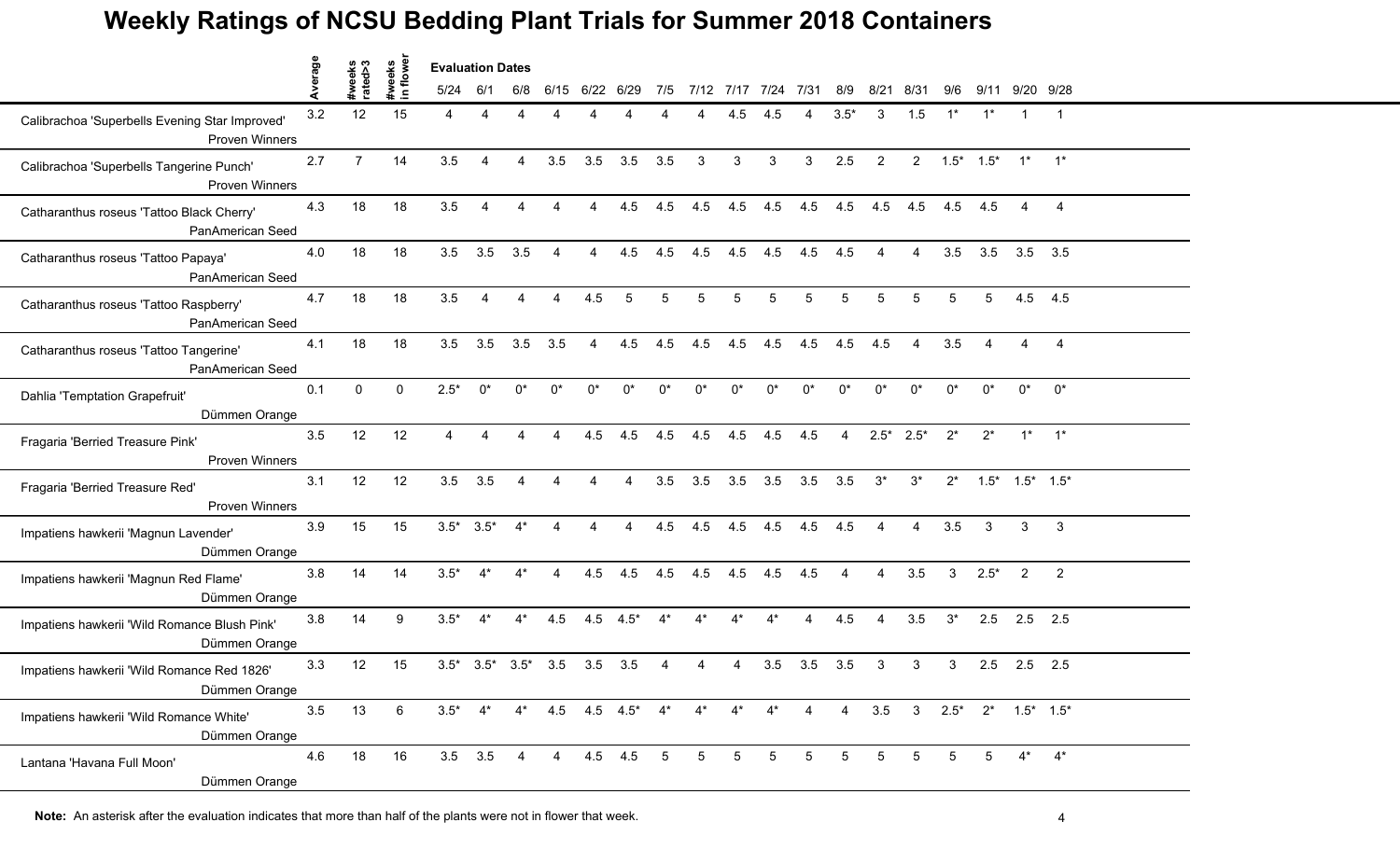|                                                                | verage |                   |                     | <b>Evaluation Dates</b> |        |     |                               |                |                        |       |                             |       |                     |       |     |                   |      |                                                       |                        |                  |                |  |
|----------------------------------------------------------------|--------|-------------------|---------------------|-------------------------|--------|-----|-------------------------------|----------------|------------------------|-------|-----------------------------|-------|---------------------|-------|-----|-------------------|------|-------------------------------------------------------|------------------------|------------------|----------------|--|
|                                                                |        | #weeks<br>rated>3 | #weeks<br>in flower | 5/24                    | 6/1    | 6/8 |                               | 6/15 6/22 6/29 |                        | 7/5   |                             |       | 7/12 7/17 7/24 7/31 |       | 8/9 | 8/21              | 8/31 | 9/6                                                   | 9/11                   | 9/20 9/28        |                |  |
| Lantana 'Havana Gold'                                          | 4.2    | 18                | 16                  |                         | Δ      |     |                               |                |                        | 4.5   | 4.5                         | 4.5   |                     | 4.5   | 4.5 | 4.5               |      |                                                       |                        |                  | $4^*$          |  |
| Dümmen Orange                                                  |        |                   |                     |                         |        |     |                               |                |                        |       |                             |       |                     |       |     |                   |      |                                                       |                        |                  |                |  |
| Lantana 'Havana Pink Sky'                                      | 3.9    | 16                | 14                  | $3.5*$                  | $3.5*$ | 3.5 | 3.5                           | 3.5            | $\overline{4}$         | 4     | 4.5                         | 4.5   | 4.5                 | 4.5   | 4.5 | 4.5               | 4.5  | 4                                                     | 4                      | $2.5^*$ 2.5*     |                |  |
| Dümmen Orange                                                  |        |                   |                     |                         |        |     |                               |                |                        |       |                             |       |                     |       |     |                   |      |                                                       |                        |                  |                |  |
| Lantana 'Havana Red'                                           | 4.3    | 18                | 16                  | 3.5                     | 3.5    | 3.5 | $\boldsymbol{\Lambda}$        |                | 4                      | 4     | 4.5                         | 4.5   | 5                   | 5     | 4.5 | 4.5               | 5    | 4.5                                                   |                        | 4.5 $4.5^*$ 4.5* |                |  |
| Dümmen Orange                                                  |        |                   |                     |                         |        |     |                               |                |                        |       |                             |       |                     |       |     |                   |      |                                                       |                        |                  |                |  |
| Lantana 'Havana Red Sky'                                       | 4.3    | 18                | 16                  |                         |        |     | $\boldsymbol{\varLambda}$     |                | 4                      | 4.5   | 4.5                         | 4.5   | 5                   | 5     | 4.5 | 4.5               | 4.5  | 4.5                                                   | 4.5                    | $4^*$            | $4^*$          |  |
| Dümmen Orange                                                  |        |                   |                     |                         |        |     |                               |                |                        |       |                             |       |                     |       |     |                   |      |                                                       |                        |                  |                |  |
| Lantana 'Havana Sunrise'                                       | 4.5    | 18                | 18                  |                         |        |     | 4.5                           | 4.5            | 4.5                    | 5     | 5                           |       | 5                   |       | 5   |                   | 4.5  |                                                       |                        |                  | $\overline{4}$ |  |
| Dümmen Orange                                                  |        |                   |                     |                         |        |     |                               |                |                        |       |                             |       |                     |       |     |                   |      |                                                       |                        |                  |                |  |
| Lantana 'Havana Sunset'                                        | 4.6    | 18                | 16                  | $\overline{4}$          |        | 4   | 4.5                           | 4.5            | 4.5                    | 5     | 5                           | 5     | 5                   | 5     | 5   | 5                 | 5    | 4.5                                                   | $\boldsymbol{\Lambda}$ | $4^*$            | $4^*$          |  |
| Dümmen Orange                                                  |        |                   |                     |                         |        |     |                               |                |                        |       |                             |       |                     |       |     |                   |      |                                                       |                        |                  |                |  |
| Lantana 'Havana Sunshine'                                      | 4.6    | 18                | 18                  | 3.5                     | 3.5    | 3.5 | $\overline{4}$                | 4.5            | 4.5                    | 5     | 5                           | 5     | 5                   | 5     | 5   | 5                 | 5    | 5                                                     | 4.5                    | 4.5 4.5          |                |  |
| Dümmen Orange                                                  |        |                   |                     |                         |        |     |                               |                |                        |       |                             |       |                     |       |     |                   |      |                                                       |                        |                  |                |  |
| Pelargonium interspecific 'Big EEZE Dark Red'<br>Dümmen Orange | 3.3    | 12                | 12                  | 3.5                     | 3.5    | 3.5 | 3.5                           | 3.5            |                        |       | $3.5$ $3.5^*$ $3.5^*$ $3.5$ |       | 3.5                 | 3.5   | 3.5 | $3^*$             | 3    | 3                                                     | $3^*$                  | $3^*$            | $3^*$          |  |
| Pelargonium interspecific 'Big EEZE Fuchsia                    | 3.7    | 18                | 12                  | 3.5                     | 3.5    | 3.5 |                               |                |                        |       |                             |       |                     |       |     |                   |      | $3.5$ $3.5^*$ $3.5^*$ $3.5^*$ $3.5^*$ $3.5^*$ $3.5^*$ |                        |                  |                |  |
| Blue'<br>Dümmen Orange                                         |        |                   |                     |                         |        |     |                               |                |                        |       |                             |       |                     |       |     |                   |      |                                                       |                        |                  |                |  |
| Pelargonium interspecific 'Big EEZE Pink'                      | 3.7    | 16                | 15                  | 3.5                     | 3.5    | 3.5 | 3.5                           | 4              | $\boldsymbol{\Lambda}$ | 4     | $\boldsymbol{\Lambda}$      | 4.5   | 4                   | 4     | 4   | $3.5*$            | 3.5  | 3.5                                                   | 3.5                    | $3^*$            | $3^*$          |  |
| Dümmen Orange                                                  |        |                   |                     |                         |        |     |                               |                |                        |       |                             |       |                     |       |     |                   |      |                                                       |                        |                  |                |  |
| Portulaca 'Cupcake Upright Lavender'<br>Dümmen Orange          | 4.6    | 18                | 17                  | $\overline{4}$          | 4      | 4.5 | -5                            | 4.5            | 5                      | 5     | $5^*$                       | 5     | 5                   | 5     | 5   | $5^{\circ}$       | 4.5  | 4.5                                                   | 4.5                    | $\overline{A}$   | $\overline{4}$ |  |
|                                                                | 4.3    | 16                | 15                  | $4^*$                   | $4^*$  | 4.5 | 4.5                           | $4.5*$         | 4.5                    | 4.5   | 4.5                         | 4.5   | 4.5                 | 5     | 5   | 5                 | 4.5  |                                                       | Δ                      | 3                | $\mathbf{3}$   |  |
| Ruellia 'Machu Morado'<br>Proven Winners                       |        |                   |                     |                         |        |     |                               |                |                        |       |                             |       |                     |       |     |                   |      |                                                       |                        |                  |                |  |
| Solenostemon scutellarioidses 'Main Street                     | 4.5    | 18                | 12                  | $3.5*$                  |        |     | 4*                            | $4.5*$         | $4.5*$                 |       |                             |       | 5                   |       | 5   |                   | 4.5  | 4.5                                                   |                        |                  | $\overline{4}$ |  |
| Chartres Street'<br>Dümmen Orange                              |        |                   |                     |                         |        |     |                               |                |                        |       |                             |       |                     |       |     |                   |      |                                                       |                        |                  |                |  |
| Solenostemon scutellarioidses 'Main Street La                  | 4.5    | 18                | $\overline{7}$      | $3.5^*$ 4*              |        |     | $4^*$ $4.5^*$ $5^*$           |                | $5^*$                  | $5^*$ | $5^*$                       | $5^*$ | $5^*$               |       |     | $5^*$ 4.5 4.5 4.5 |      | $\overline{4}$                                        | 4                      |                  | $\overline{4}$ |  |
| Rambla'<br>Dümmen Orange                                       |        |                   |                     |                         |        |     |                               |                |                        |       |                             |       |                     |       |     |                   |      |                                                       |                        |                  |                |  |
| Solenostemon scutellarioidses 'Main Street                     | 4.5    | 18                | $\overline{0}$      | $3.5*$                  | $4^*$  |     | $4^*$ $4.5^*$ $4.5^*$ $4.5^*$ |                |                        | $5^*$ | $5^*$                       | $5^*$ | $5^*$               | $5^*$ |     | $5^*$ 4.5* 4.5*   |      |                                                       | $4^*$ $4.5^*$          |                  | $4^*$ $4^*$    |  |
| Ocean Drive'<br>Dümmen Orange                                  |        |                   |                     |                         |        |     |                               |                |                        |       |                             |       |                     |       |     |                   |      |                                                       |                        |                  |                |  |